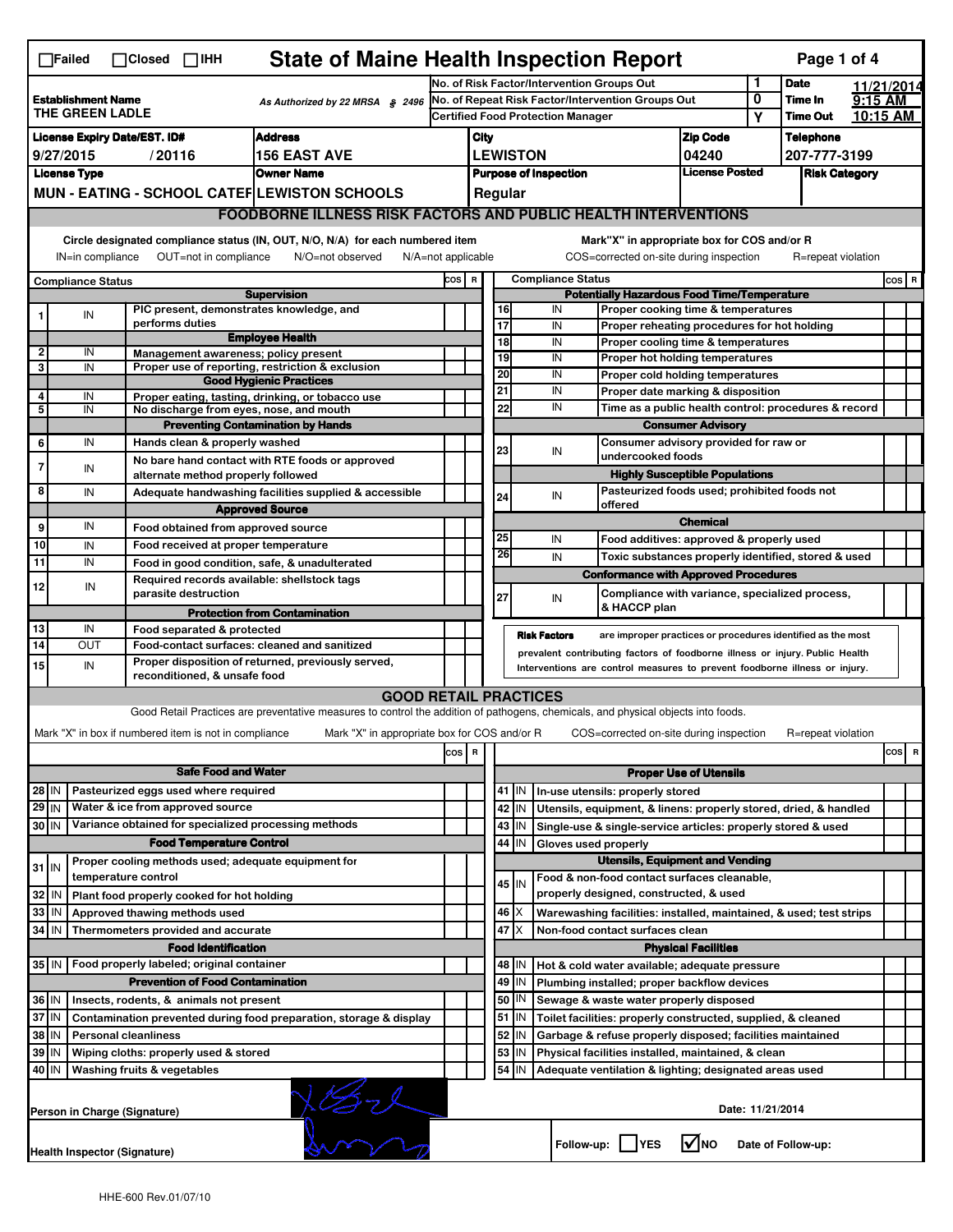|                                                     | Page 2 of 4                     |                                 |                          |                                  |  |
|-----------------------------------------------------|---------------------------------|---------------------------------|--------------------------|----------------------------------|--|
| <b>Establishment Name</b><br>THE GREEN LADLE        |                                 | As Authorized by 22 MRSA § 2496 | Date 11/21/2014          |                                  |  |
| License Expiry Date/EST. ID#<br>9/27/2015<br>/20116 | City / State<br><b>LEWISTON</b> | /ME                             | <b>Zip Code</b><br>04240 | <b>Telephone</b><br>207-777-3199 |  |
|                                                     |                                 | <b>Temperature Observations</b> |                          |                                  |  |
| Location                                            | <b>Temperature</b>              |                                 | <b>Notes</b>             |                                  |  |
| hot water                                           | 110 plus                        |                                 |                          |                                  |  |
| vegs                                                | 39                              |                                 |                          |                                  |  |
| Wash Cycle                                          | 160                             |                                 |                          |                                  |  |
| walk-in cooler                                      | 37                              |                                 |                          |                                  |  |
| cooler                                              | 37                              |                                 |                          |                                  |  |
| rinse cycle                                         | 180                             |                                 |                          |                                  |  |
| meat                                                | 39                              |                                 |                          |                                  |  |

**Person in Charge (Signature)**



**Date: 11/21/2014**

**Health Inspector (Signature)**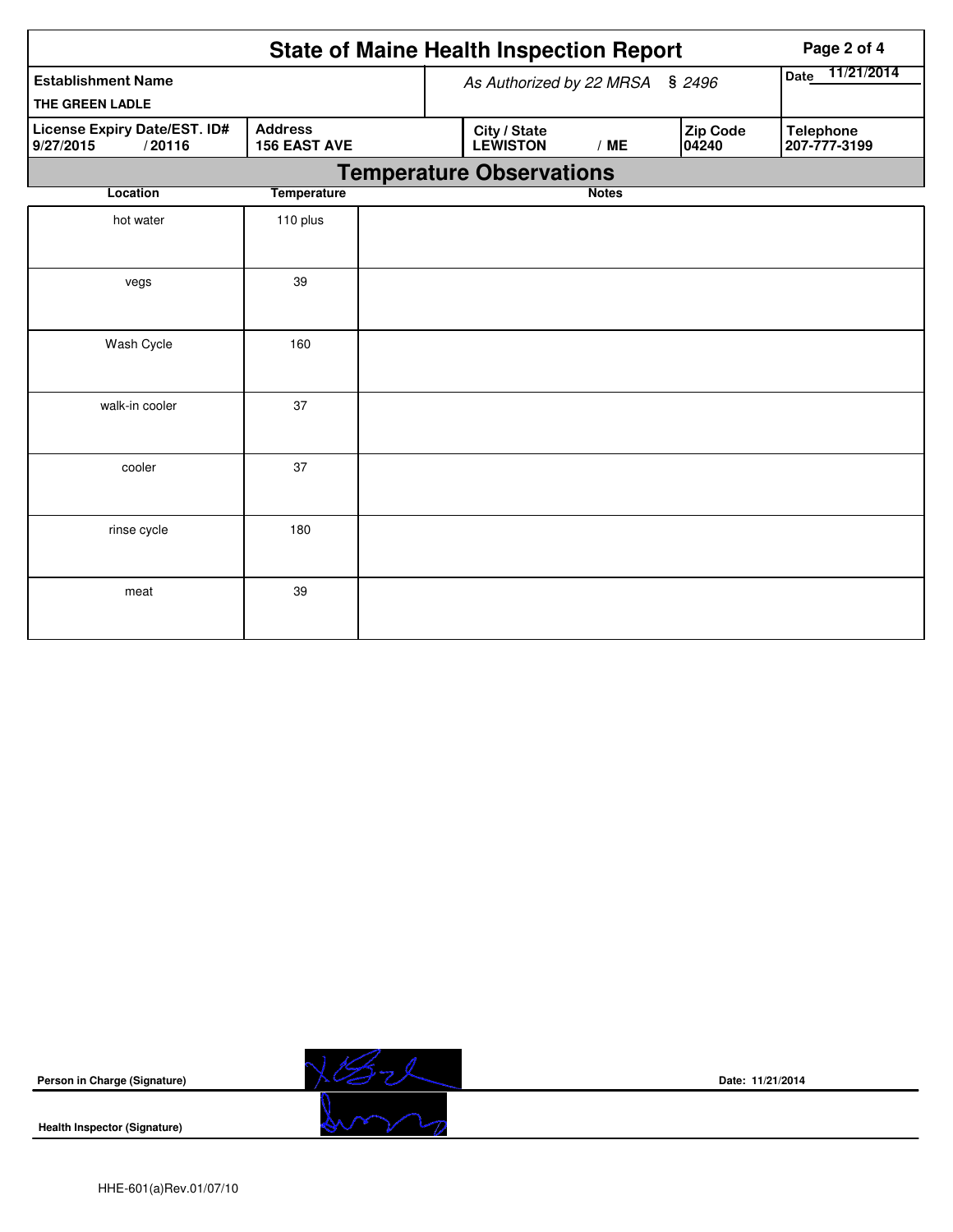|                                                                                                                                                    | Page 3 of 4                           |                                 |    |                          |      |            |  |  |  |
|----------------------------------------------------------------------------------------------------------------------------------------------------|---------------------------------------|---------------------------------|----|--------------------------|------|------------|--|--|--|
| <b>Establishment Name</b>                                                                                                                          |                                       |                                 |    |                          | Date | 11/21/2014 |  |  |  |
| THE GREEN LADLE                                                                                                                                    |                                       |                                 |    |                          |      |            |  |  |  |
| License Expiry Date/EST. ID#<br>9/27/2015<br>/20116                                                                                                | <b>Address</b><br><b>156 EAST AVE</b> | City / State<br><b>LEWISTON</b> | ME | <b>Zip Code</b><br>04240 |      |            |  |  |  |
| <b>Observations and Corrective Actions</b>                                                                                                         |                                       |                                 |    |                          |      |            |  |  |  |
| Violations cited in this report must be corrected within the time frames below, or as stated in sections<br>8-405.11 and 8-406.11 of the Food Code |                                       |                                 |    |                          |      |            |  |  |  |
| 14: 4-601.11.(A): C: Equipment food-contact surfaces and utensils are not clean to sight and touch.                                                |                                       |                                 |    |                          |      |            |  |  |  |
| <b>INSPECTOR NOTES: slicer and knives corrected on site</b>                                                                                        |                                       |                                 |    |                          |      |            |  |  |  |

47: 4-602.13: N: Non-food contact surfaces are not cleaned at a frequency necessary to preclude accumulation of soil residues.

**Health Inspector (Signature)** 

**Person in Charge (Signature)**



**Date: 11/21/2014**

46: 4-302.14: N: No chemical test kit available.

INSPECTOR NOTES: have chlorine test strips-need Quarts

INSPECTOR NOTES: Clean utensil draw(corrected on site)